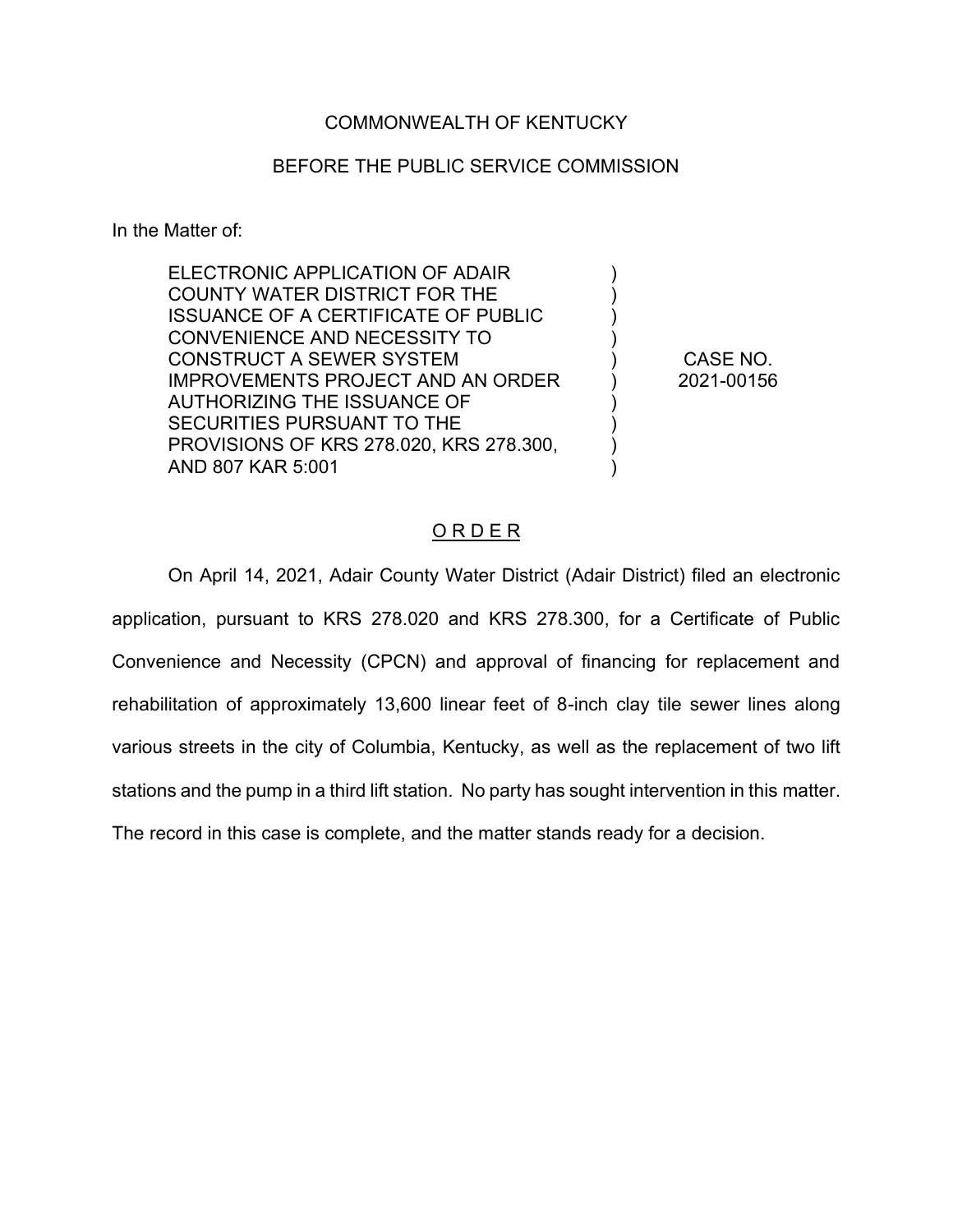Adair District, a water district organized under KRS Chapter 74, provides retail water service to approximately 7,848 customers<sup>1</sup> and sewer service to approximately 1,709 customers in Adair County, Kentucky.2

#### PROPOSED PROJECT

The proposed Phase 19 Project includes the replacement or rehabilitation of approximately 13,600 linear feet of 8-inch clay tile sewer main along various streets in the city of Columbia, Kentucky.<sup>3</sup> Adair District states that approximately 4,050 linear feet will be replaced with 8-inch PVC and the remaining 9,450 feet with slip lined 8-inch PVC.<sup>4</sup> In addition, as part of the project, existing lift stations Long Hunter #1 and #2 will be replaced as well as the pumps in the Don Franklin lift station.<sup>5</sup>

Adair District intends to finance the \$2,104,870 project cost through the issuance of a loan from the Kentucky Infrastructure Authority (KIA) of \$2,104,870.<sup>6</sup> The proposed KIA loan will mature over a 30-year term, bearing an interest rate of 0.50 percent per annum.7 Adair District does not propose to adjust its water service rates to its customers as a result of the proposed project.<sup>8</sup>

<sup>4</sup> *Id.*

<sup>5</sup> *Id.*

- <sup>6</sup> *Id*., paragraph 5, section (vi).
- <sup>7</sup> *Id.,* Exhibit C, Attachment A.
- <sup>8</sup> *Id*., paragraph 11.

<sup>1</sup> *Annual Water Report of Adair County Water District to the Public Service Commission for the Year Ended December 31, 2019* at 48.

<sup>2</sup> *Annual Sewer Report of Adair County Water District to the Public Service Commission for the Year Ended December 31, 2019* at 36.

<sup>3</sup> Application, Exhibit A.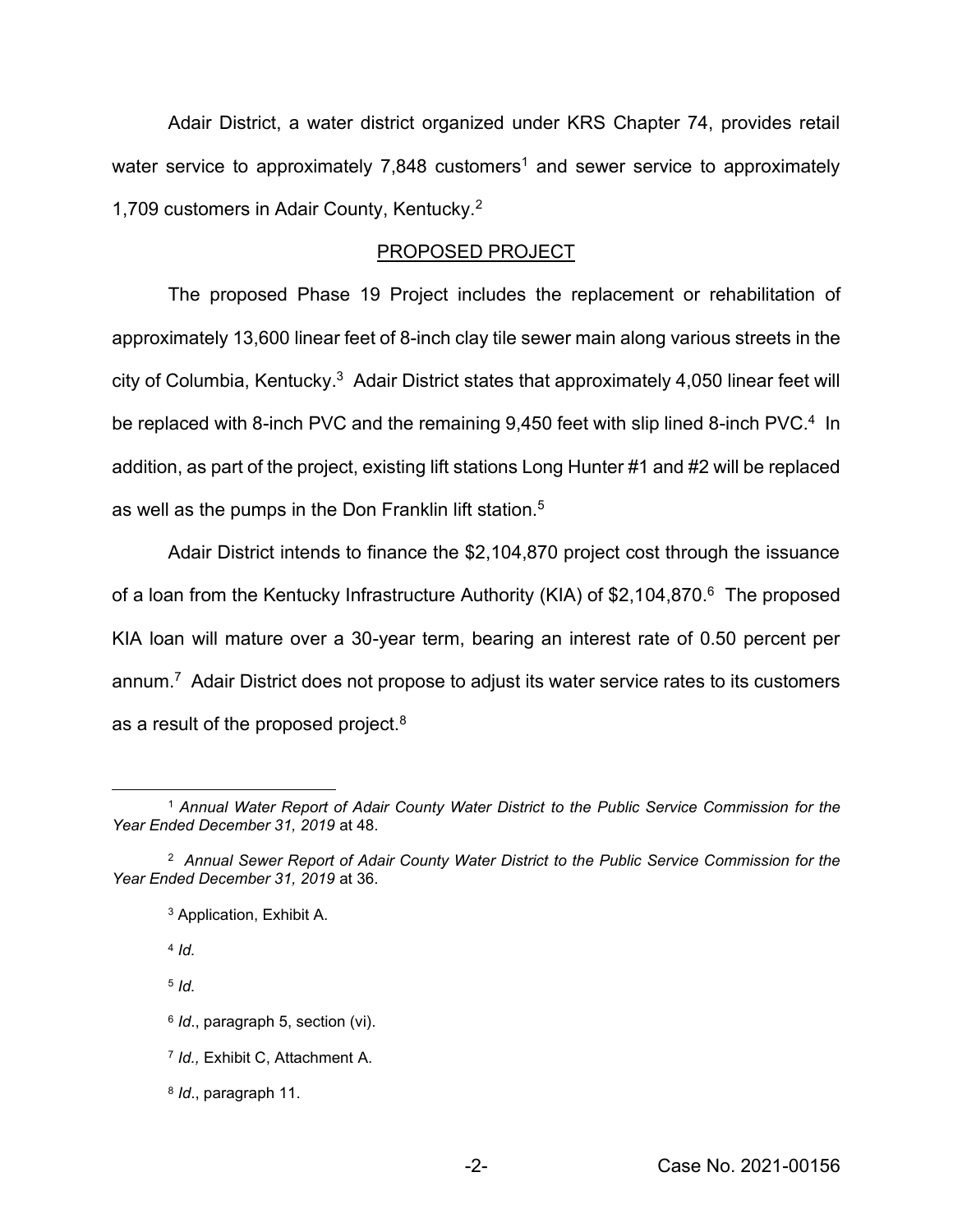Kentucky Engineering Group, PLLC (KEG) prepared the plans and specifications for the proposed Phase 19 Project. $9$  The Kentucky Division of Water (KDOW) approved the plans and specifications for the proposed construction of Phase 19 on June 25, 2020.10

Adair District states the installation of the water main is necessary to eliminate health and safety threats from sewer stoppages and overflows stemming from the poor condition of existing manholes as well as the lift stations having exceeded their useful life expectancies and are now in need of larger capacities or pumps to handle sewage volumes.11

# LEGAL STANDARD

The Commission's standard of review of a request for a CPCN is well settled. No utility may construct or acquire any facility to be used in providing utility service to the public until it has obtained a CPCN from this Commission except as provided in KRS 278.020(1) and (2) and 807 KAR 5:001, Section 15(3), which are provisions not applicable to this matter. To obtain a CPCN, a utility must demonstrate a need for such facilities and an absence of wasteful duplication.12

"Need" requires:

[A] showing of a substantial inadequacy of existing service, involving a consumer market sufficiently large to make it economically feasible for the new system or facility to be constructed or operated.

<sup>9</sup> *Id*., Bid Documents 1 and Bid Documents 2.

<sup>10</sup> *Id*., Exhibit B.

<sup>11</sup> *Id.*, Exhibit A.

<sup>12</sup> *Kentucky Utilities Co. v. Public Service Comm'n*, 252 S.W.2d 885 (Ky. 1952).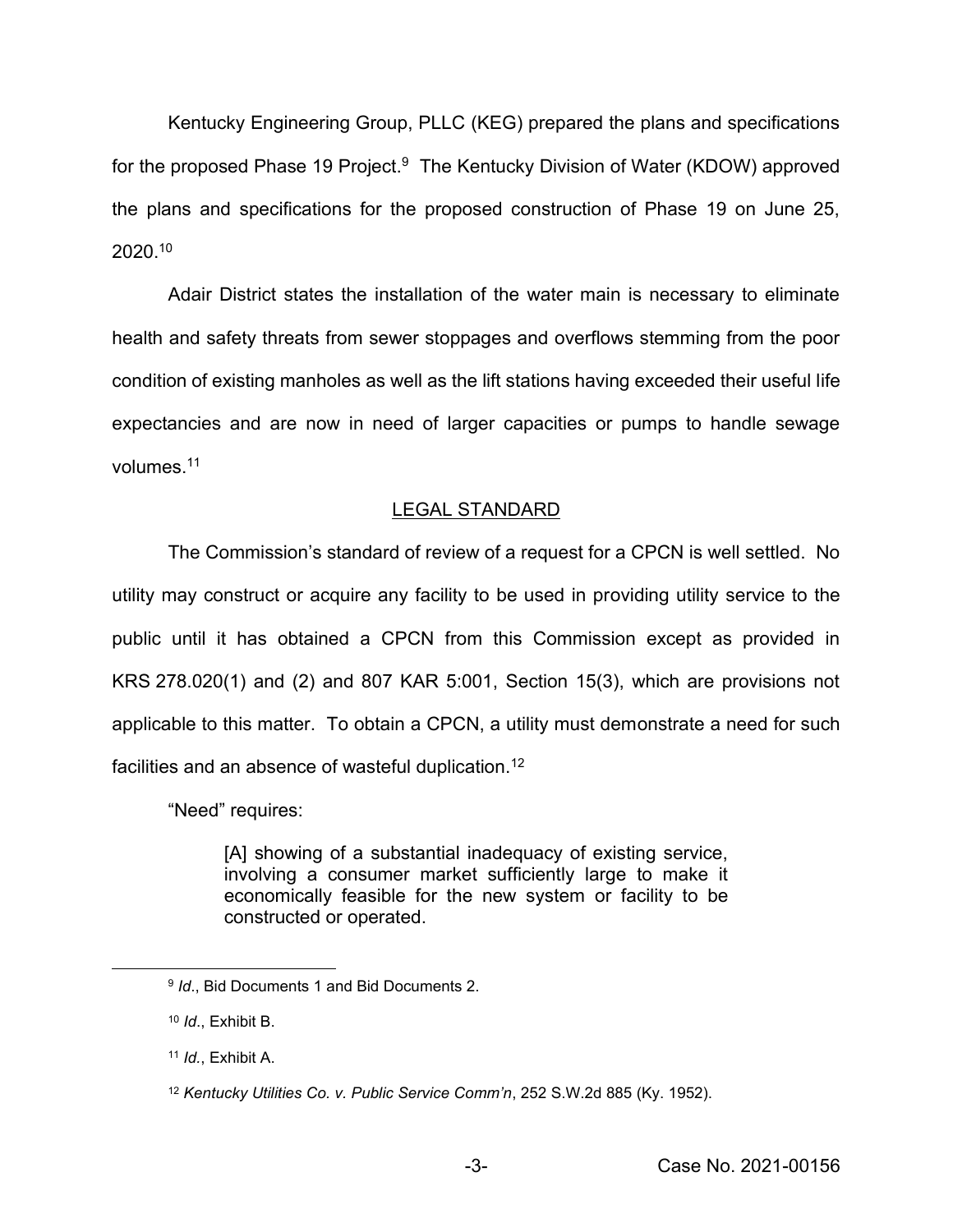[T]he inadequacy must be due either to a substantial deficiency of service facilities, beyond what could be supplied by normal improvements in the ordinary course of business; or to indifference, poor management or disregard of the rights of consumers, persisting over such a period of time as to establish an inability or unwillingness to render adequate service.<sup>13</sup>

"Wasteful duplication" is defined as "an excess of capacity over need" and "an excessive investment in relation to productivity or efficiency, and an unnecessary multiplicity of physical properties."<sup>14</sup> To demonstrate that a proposed facility does not result in wasteful duplication, we have held that the applicant must demonstrate that a thorough review of all reasonable alternatives has been performed.15 Selection of a proposal that ultimately costs more than an alternative does not necessarily result in wasteful duplication.<sup>16</sup> All relevant factors must be balanced.<sup>17</sup> The statutory touchstone for ratemaking in Kentucky is the requirement that rates set or approved by the Commission must be fair, just and reasonable.18

KRS 278.300(2) requires a finding by the Commission that the proposed Assistance Agreement is for some lawful object within the corporate purposes of Adair

<sup>13</sup> *Id.* at 890.

<sup>14</sup> *Id.*

<sup>18</sup> KRS 278.190(3).

<sup>15</sup> Case No. 2005-00142, *Joint Application of Louisville Gas and Electric Company and Kentucky*  Utilities Company for a Certificate of Public Convenience and Necessity for the Construction of *Transmission Facilities in Jefferson, Bullitt, Meade, and Hardin Counties, Kentucky* (Ky. PSC Sept. 8, 2005).

<sup>16</sup> *See Kentucky Utilities Co. v. Public Service Comm'n*, 390 S.W.2d 168, 175 (Ky. 1965). *See also* Case No. 2005-00089, *Application of East Kentucky Power Cooperative, Inc. for a Certificate of Public Convenience and Necessity for the Construction of a 138 kV Electric Transmission Line in Rowan County, Kentucky* (Ky. PSC Aug. 19, 2005), final Order.

<sup>17</sup> Case No. 2005-00089, *East Kentucky Power Cooperative, Inc.* (Ky. PSC Aug. 19, 2005), final Order at 6.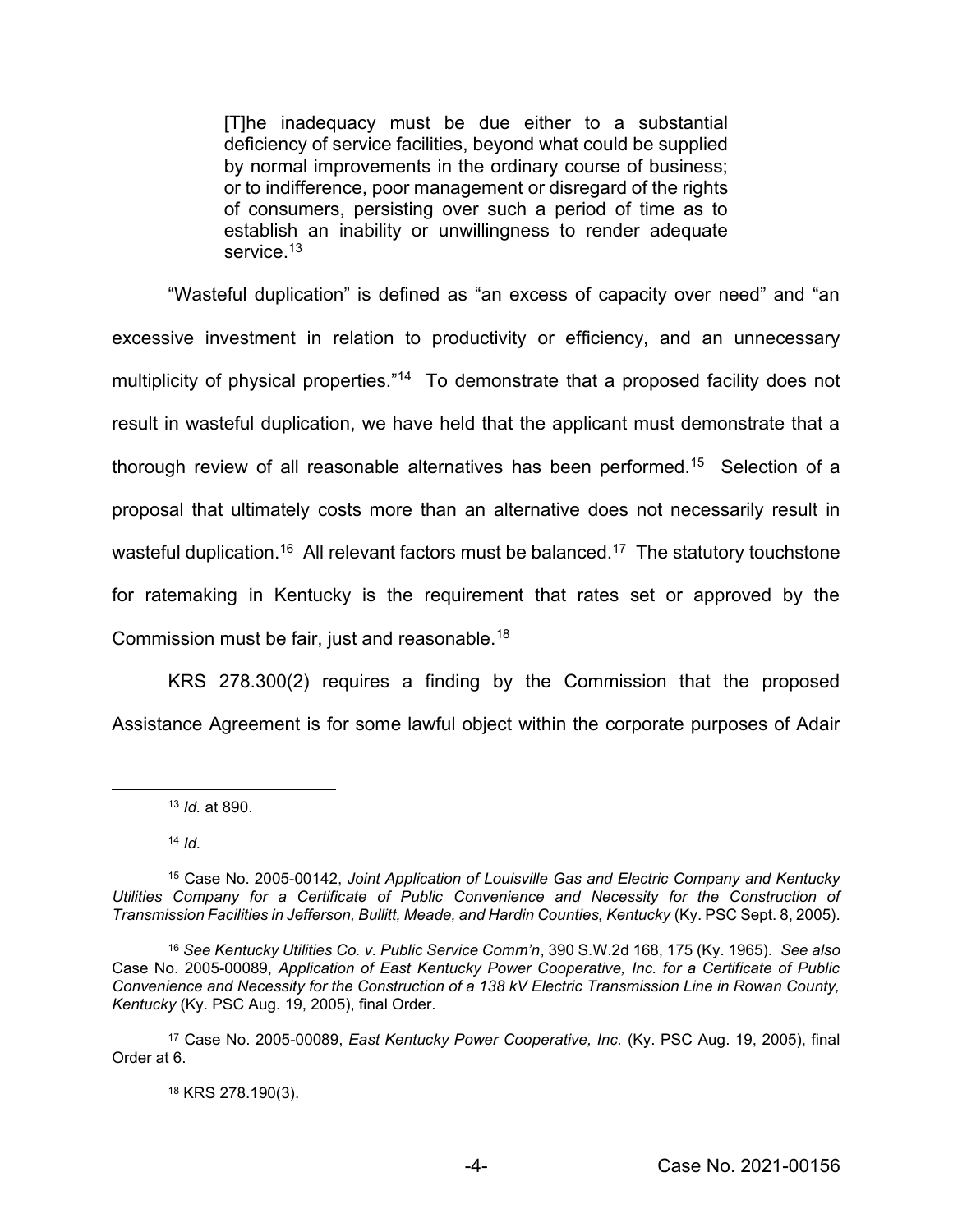District, is necessary or appropriate for  $-$  or consistent with  $-$  the proper performance by Adair District of its service to the public, and will not impair its ability to perform that service. Any such agreement must also be reasonably necessary and appropriate for such purpose.

# FINDINGS

Having reviewed the application, supporting materials, and being otherwise sufficiently advised, the Commission finds that:

1. The proposed construction will not result in wasteful duplication of existing facilities. Adair District conducted a thorough review of reasonable alternatives and does not propose to duplicate existing infrastructure.19

2. The proposed construction does not conflict with any existing certificates or the service of any other utility operating in the area.

3. Public convenience and necessity require the proposed construction, which allows Adair District to continue to provide adequate, reliable, and safe service to its customers.

4. KDOW has approved the plans and specifications for the proposed project.

5. The proposed Assistance Agreement with KIA is for lawful objects within Adair District's corporate purpose. It is necessary for, appropriate for, and consistent with the proper performance of Adair District's service to the public. It will not impair Adair District's ability to perform that service. It is reasonably necessary and appropriate for such purpose.

<sup>19</sup> Application, Exhibit I.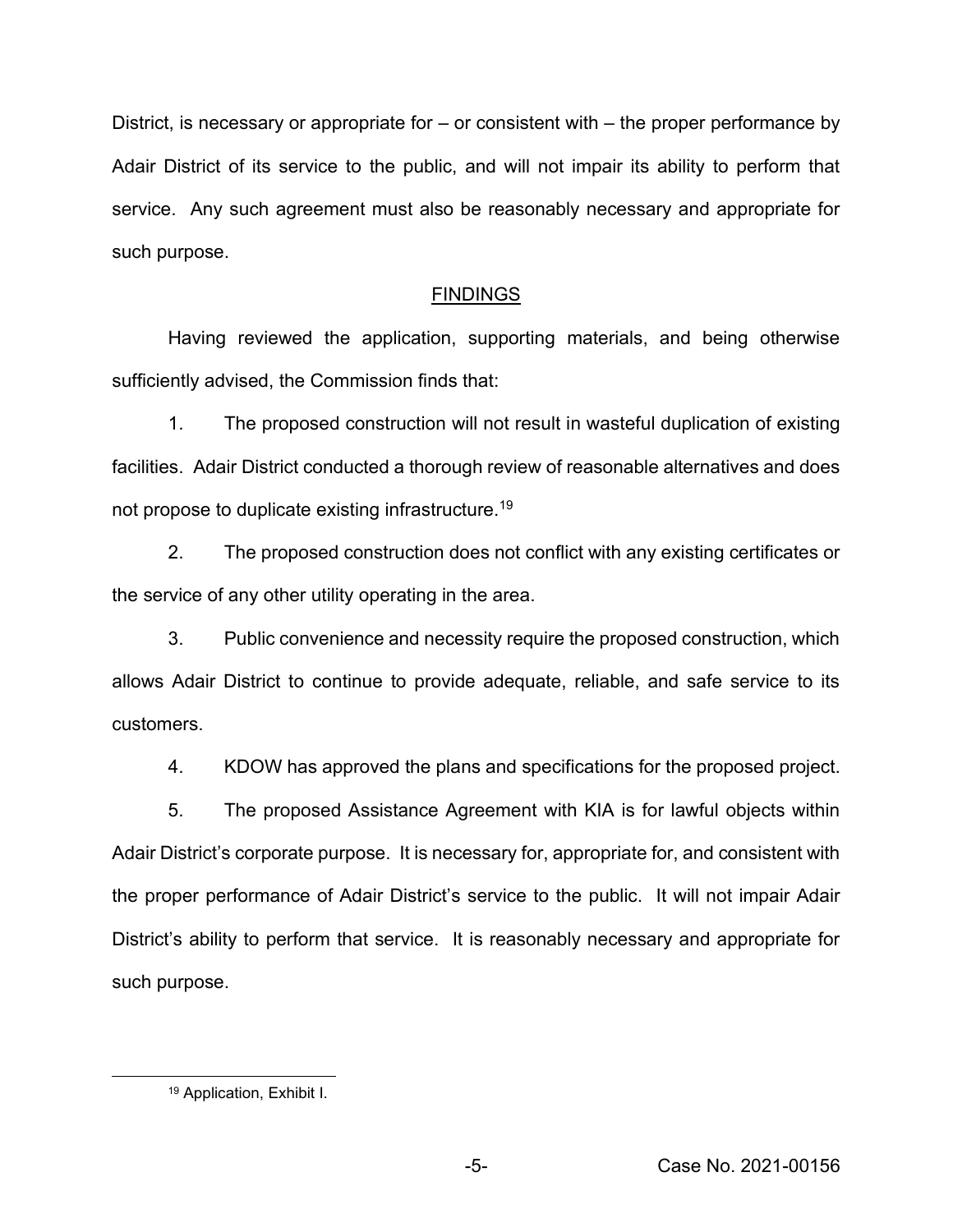6. The Commission notes that Adair District is still under requirement to file for an adjustment in base rates or file for an alternative rate filing within one year of the date of filing of the final Order in Commission Case No. 2020-0014820 to ensure that its rates are sufficient. In that Order, the Commission noted that a lack of insight into Adair District's financial records due to extended absence from a rate adjustment proceeding as well as concerns surrounding the financial health and depreciation reserve of the utility led the Commission to order Adair District to file for a general rate adjustment or alternative rate filing.

IT IS THEREFORE ORDERED that:

1. Adair District is granted a CPCN to proceed with the proposed construction of the Phase 19 Project as set forth in its application.

2. Adair District shall notify the Commission prior to performing any additional construction not expressly authorized by this Order.

3. Any deviation from the approved construction shall be undertaken only with prior approval of the Commission.

4. Adair District shall require the construction to be inspected under the general supervision of a professional engineer with a Kentucky registration in civil or mechanical engineering to ensure that the construction work is done in accordance with the contract drawings and specifications and in conformance with the best practices of the construction trades involved in the project.

<sup>20</sup> Case No. 2020-00148 *Electronic Application of the Adair County Water District to Issue Securities in the Approximate Principal Amount of \$5,405,000 for the Purpose of Refunding Certain Outstanding Obligations of the District Pursuant to the Provisions of KRS 278.300 And 807 KAR 5:001*(Ky. PSC Sept. 4, 2020), Order at 1–3.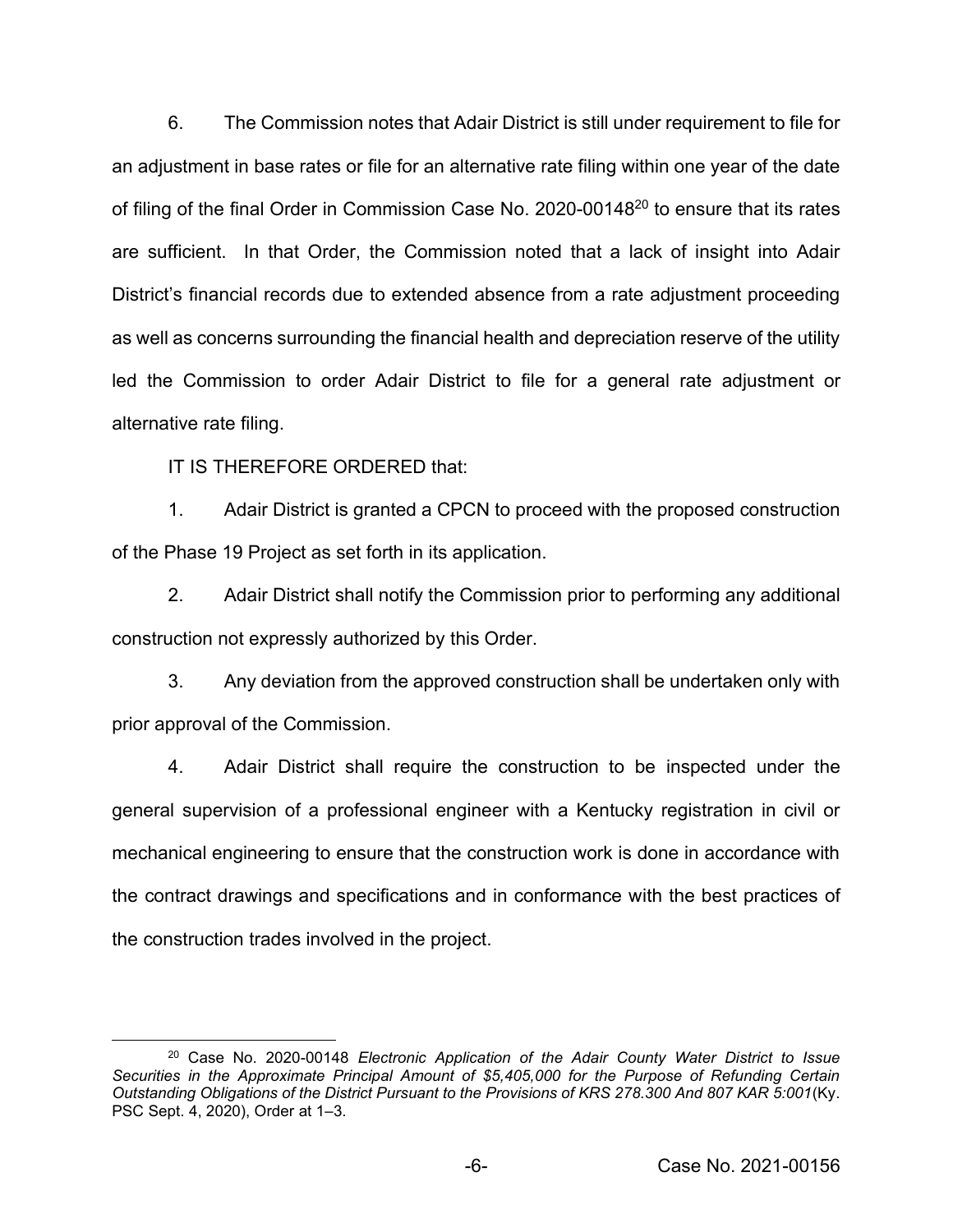5. Adair District is authorized to supplement the executed Assistance Agreement with KIA and, under the terms of that Agreement, to borrow from KIA an amount not to exceed \$2,104,870, said amount to be repaid over a 30-year period at an interest rate of 0.50 percent per annum and loan servicing fee of 0.20 percent per annum.

6. Adair District shall file a copy of the "as-built" drawings and a certified statement from the engineer that the construction has been satisfactorily completed in accordance with the contract plans and specifications within 60 days of substantial completion of the construction certified herein.

7. Adair District shall file with the Commission documentation of the total costs of this project, including the cost of construction and all other capitalized costs (e.g., engineering, legal, and administrative), within 60 days of the date that construction is substantially completed. Construction costs shall be classified into appropriate plant accounts in accordance with the Uniform System of Accounts for water utilities prescribed by the Commission.

8. Any documents filed in the future pursuant to ordering paragraphs 2, 6, 7, and 8 of this Order shall reference this case number and shall be retained in the utility's post-case correspondence file.

9. The Executive Director is delegated authority to grant reasonable extensions of time for filing of any documents required by this Order upon Adair District's showing of good cause for such extension.

10. The Commission notes that Adair District is still under requirement to file for an adjustment in base rates or file for an alternative rate filing within one year of the date of filing of the final Order in Commission Case No. 2020-00148 to ensure that its rates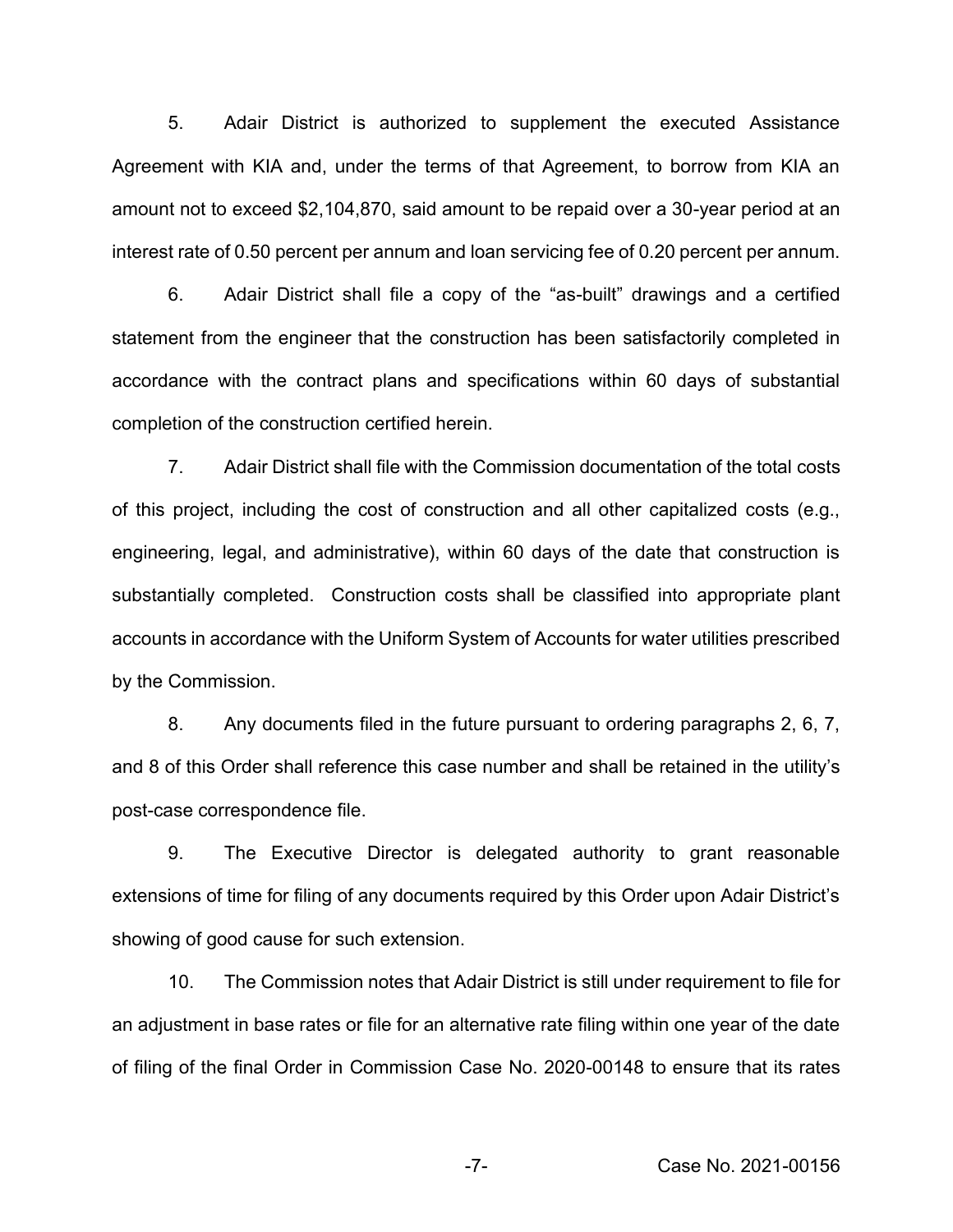are sufficient. In that Order, the Commission noted that a lack of insight into Adair District's financial records due to extended absence from a rate adjustment proceeding as well as concerns surrounding the financial health and depreciation reserve of the utility led the Commission to order Adair District to file for a general rate adjustment or alternative rate filing

11. This case is closed and removed from the Commission's docket.

Nothing contained herein shall be deemed a warranty or finding of value of securities or financing authorized herein on the part of the Commonwealth of Kentucky, or any agency thereof.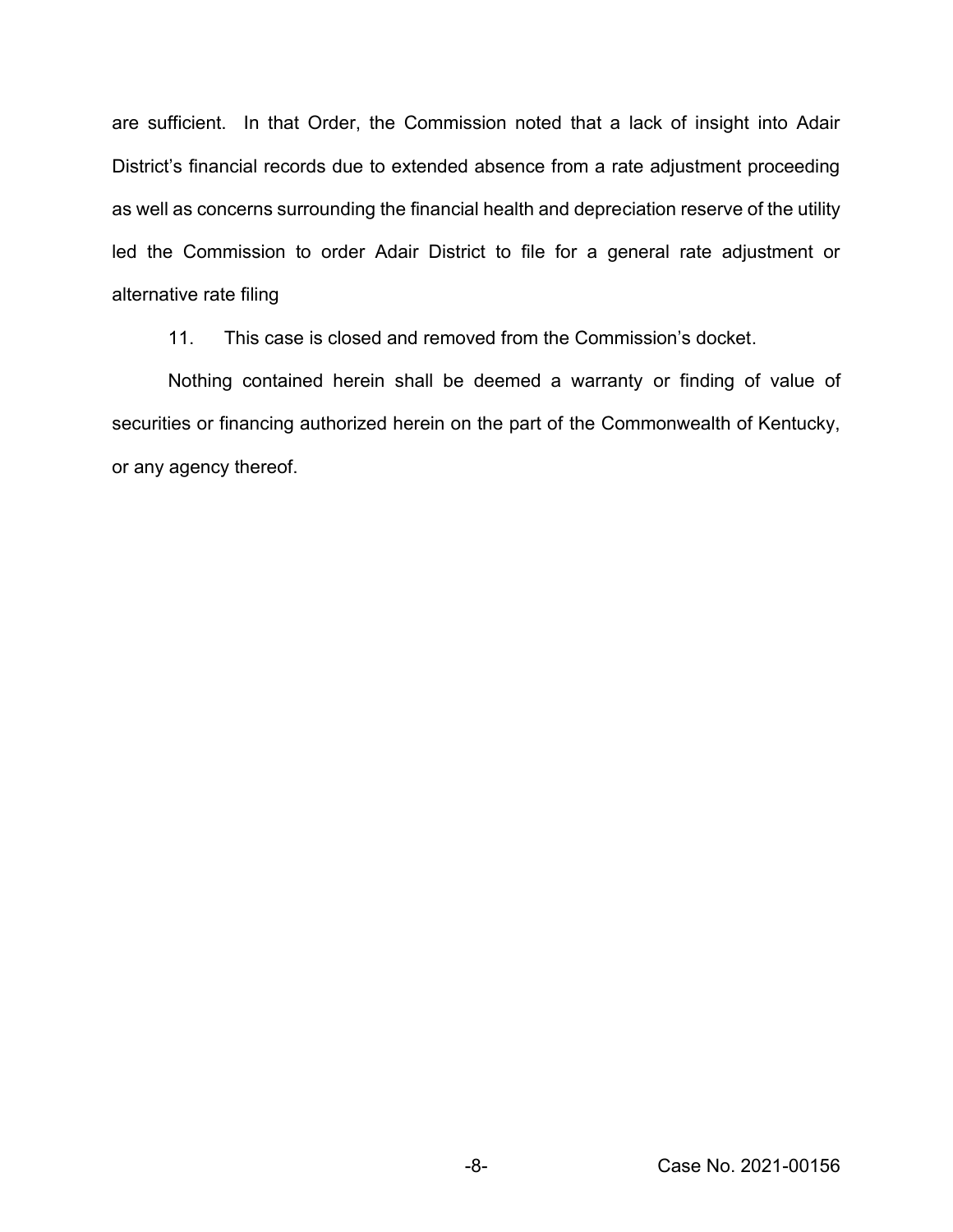By the Commission



ATTEST:

 $\sim$  Sidwell

Executive Director

Case No. 2021-00156